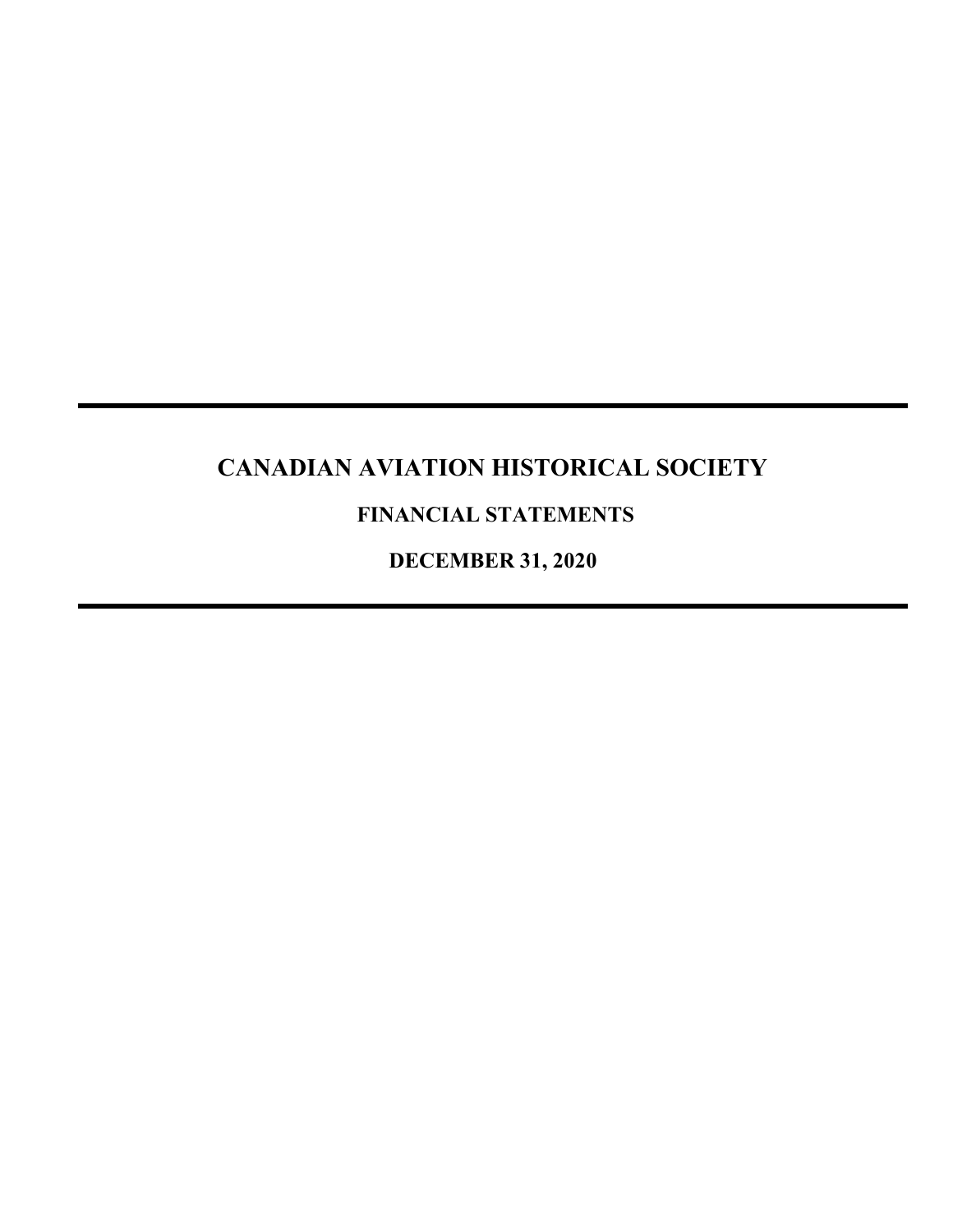## DECEMBER 31, 2020

## **CONTENTS**

| <b>INDEPENDENT AUDITORS' REPORT</b> | $1 - 3$ |
|-------------------------------------|---------|
| STATEMENT OF FINANCIAL POSITION     | 4       |
| STATEMENT OF OPERATIONS             |         |
| STATEMENT OF CASH FLOWS             | 6       |
| STATEMENT OF CHANGE IN NET ASSETS   | 6       |
| NOTES TO FINANCIAL STATEMENTS       | 7 - 9   |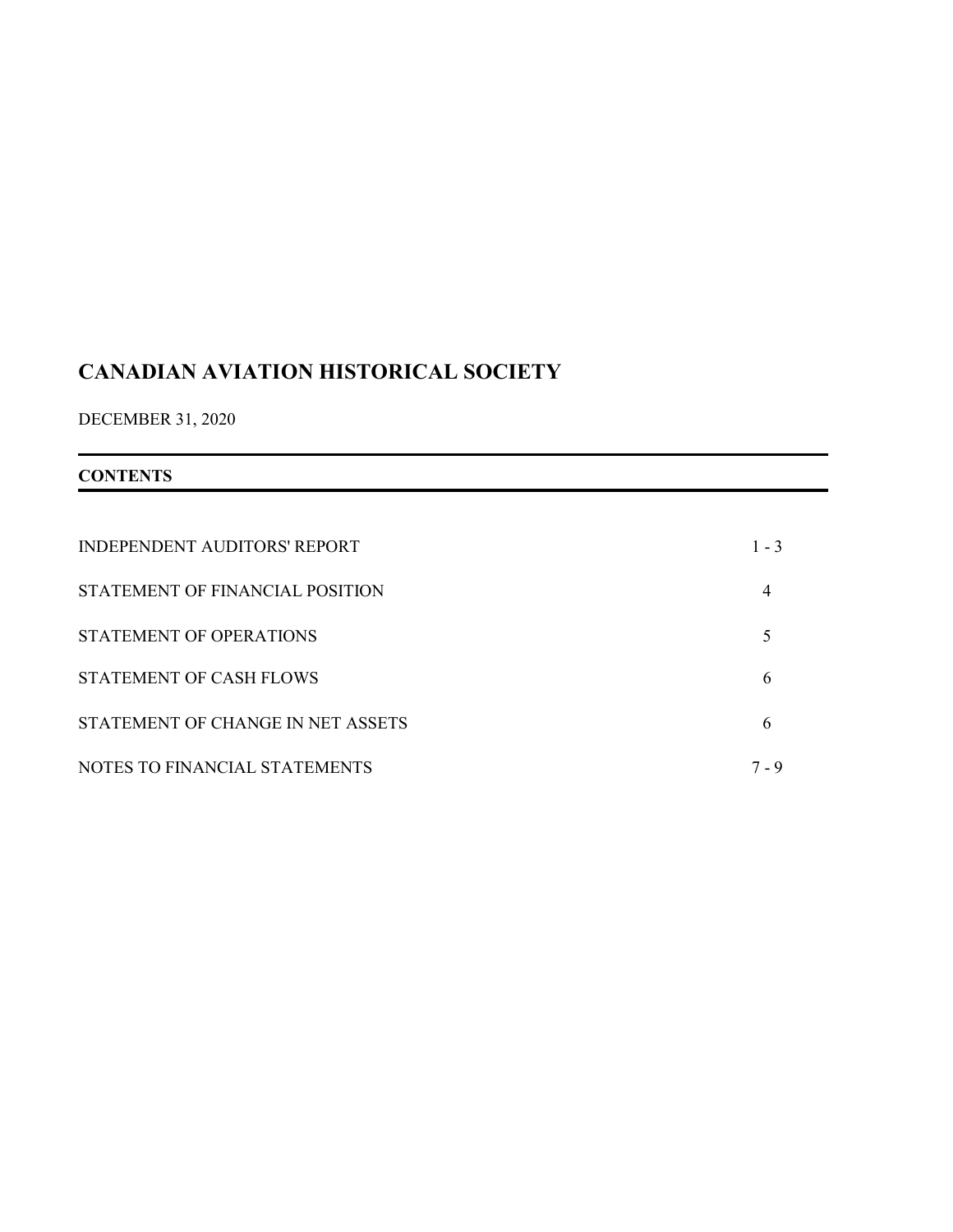

### INDEPENDENT AUDITORS' REPORT

To the Directors of the Canadian Aviation Historical Society

Report on the Audit of the Financial Statements

#### Qualified opinion

We have audited the accompanying financial statements of Canadian Aviation Historical Society, which comprise the statement of financial position as at December 31, 2020 and the statement of operations, statement of changes in net assets and statement of cash flows for the year then ended, and notes to the financial statements, including a summary of significant accounting policies.

In our opinion, except for the effect of the matter described in the Basis for Qualified Opinion section of our report, the accompanying financial statements present fairly, in all material respects, the financial position of the Canadian Aviation Historical Society as at December 31, 2020 and the results of its operations and its cash flows for the year then ended in accordance with Canadian accounting standards for not-for-profit organizations. As required by the Canada Corporations Act, we report that in our opinion these principles have been applied on a basis consistent with that of the preceding year.

### Basis for Qualified Opinion

In common with many charitable organizations, Canadian Aviation Historical Society derives revenue from donations, memberships and miscellaneous fundraising sources, the completeness of which is not susceptible to satisfactory audit verification. Accordingly, our verification of these revenues was limited to the amounts recorded in the records of the Canadian Aviation Historical Society and we were not able to determine whether any adjustments might be necessary to donations, memberships and miscellaneous revenue, excess of revenue over expenditures and cash flows from operations for the years ended December 31, 2020 and 2019, and current assets and net assets as at January 1 and December 31 for both 2020 and 2019 years. Our audit opinion on the financial statements for the year ended December 31, 2019 was modified accordingly because of the possible effects of the scope limitation

We conducted our audit in accordance with Canadian generally accepted auditing standards. Our responsibilities under those standards are futher described in the Auditor's Responsibilities for the Audit of the Financial Statements section of our report. We are independent of the Canadian Aviation Historical Society in accordance with the ethical requirements that are relevant to our audit of the financial statements in Canada, and we have fulfilled our other ethical responsibilities in accordance with these requirements. We believe that the audit evidence we have obtained is sufficient and appropriate to provide a basis for our qualified audit opinion.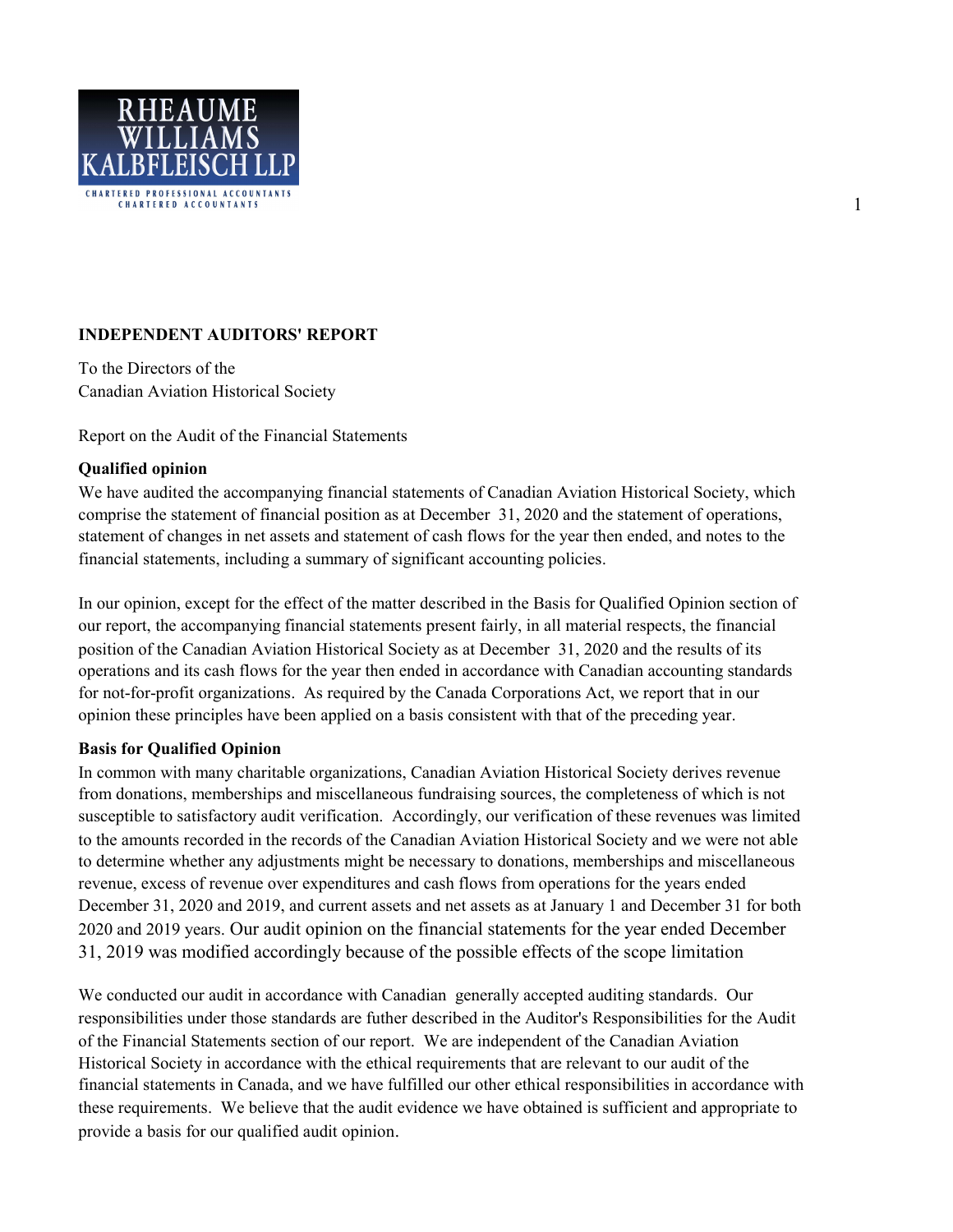#### Responsibilities of Management and Those Charged with Governance for the Financial statements

Management is responsible for the preparation and fair presentation of these financial statements in accordance with Canadian accounting standards for not-for-profit organizations and for such internal control as management determines is necessary to enable the preparation of financial statements that are free from material misstatement, whether due to fraud or error.

In preparing the financial statements, management is responsible for the assessing the Canadian Aviation Historical Society's ability to continue as a going concern, disclosing, as applicable, matters related to going concern and using the going concern basis of accounting unless management either intends to liquidate the Canadian Aviation Historical Society or to cease operations, or has no realistic alternative but to do so.

Those charged with governance are responsible for overseeing the Canadian Aviation Historical Society's financial reporting process.

#### Auditors' Responsibility for the Audit of the Financial Statements

Our objectives are to obtain reasonable assurance about whether the financial statements as a whole are free from material misstatement, whether due to fraud or error, and to issue an auditor's report that includes our opinion. Reasonable assurance is a high level of assurance, but is not a guarantee that an audit conducted in accordance with Canadian generally accepted auditing standards will always detect a material misstatement when it exists. Misstatements can arise from fraud or error and are considered material if, individually or in the aggregate, they could reasonably be expected to influence the economic decisions of users taken on the basis of these financial statements.

As part of an audit in accordance with Canadian generally accepted auditing standards, we exercise professional judgment and maintain professional skepticism throughout the audit. We also:

- Identify and assess the risks of material misstatement of the financial statements, whether due to fraud or error, design and perform audit procedures responsive to those risks, and obtain audit evidence that is sufficient and appropriate to provide a basis for our opinion. The risk of not detecting a material misstatement resulting from fraud is higher than for one resulting from error, as fraud may involve collusion, forgery, intentional omissions, misrepresentations, or the override of internal control.
- Obtain an understanding of internal control relevant to the audit in order to design audit procedures that are appropriate in the circumstances, but not for the purpose of expressing an opinion on the effectiveness of Canadian Aviation Historical Society's internal control.
- Evaluate the appropriateness of accounting policies used and the reasonableness of accounting estimates and related disclosures made by management.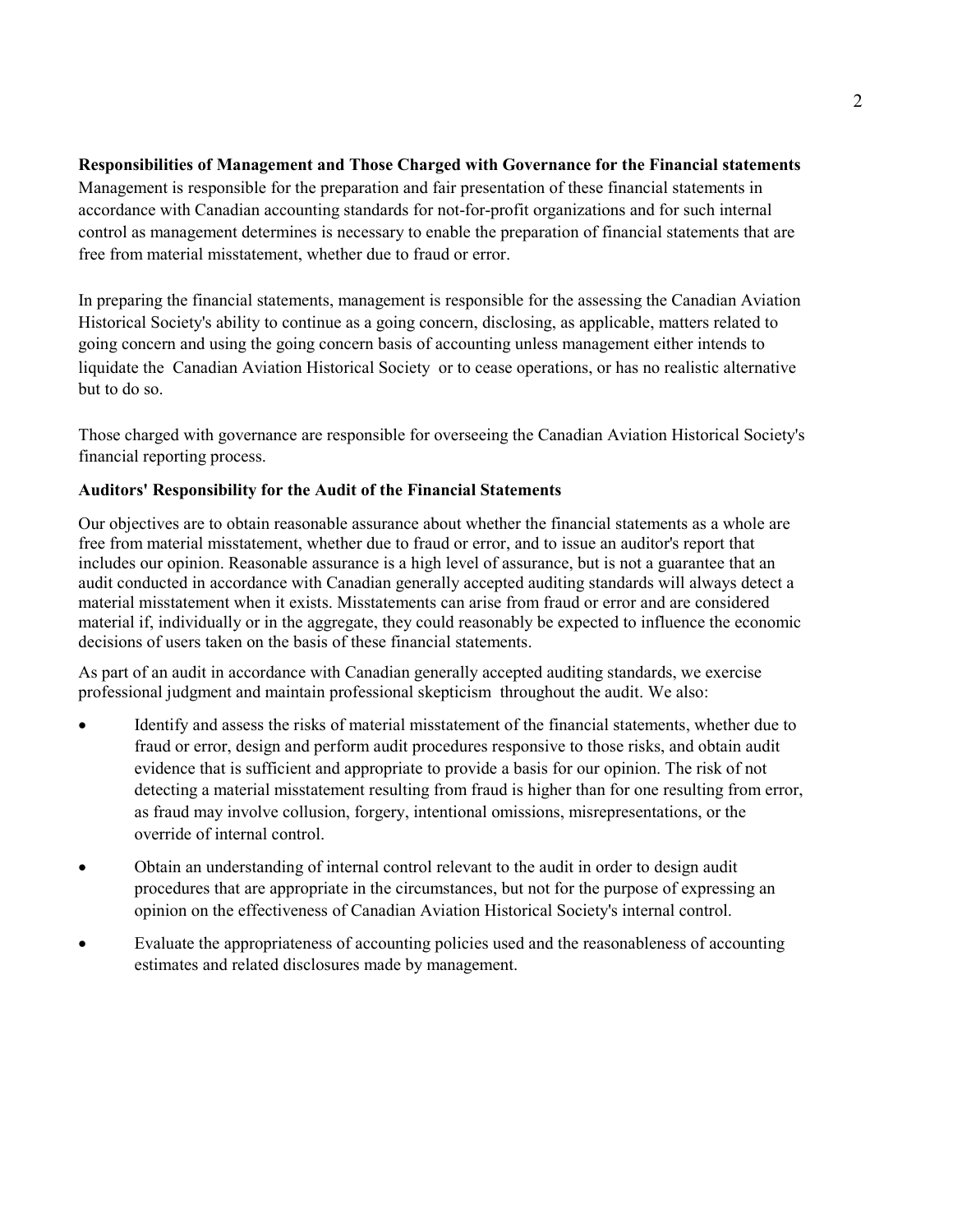#### Auditors' Responsibility for the Audit of the Financial Statements cont'd

- Conclude on the appropriateness of management's use of the going concern basis of accounting and, based on the audit evidence obtained, whether a material uncertainty exists related to events or conditions that may cast significant doubt on Canadian Aviation Historical Society's ability to continue as a going concern. If we conclude that a material uncertainty exists, we are required to draw attention in our auditor's report to the related disclosures in the financial statements or, if such disclosures are inadequate, to modify our opinion. Our conclusions are based on the audit evidence obtained up to the date of the auditor's report. However, future events or conditions may cause Canadian Aviation Historical Society to cease to continue as a going concern.
- Evaluate the overall presentation, structure and content of the financial statements, including the disclosures, and whether the financial statements represent the underlying transactions and events in a manner that achieves fair presentation.

We communicate with those charged with governance regarding, among other matters, the planned scope and timing of the audit and significant audit findings, including any significant deficiencies in internal control that we identify during our audit.

Rheaume Williams Kalbfleisch

Ottawa, Ontario **Rheaume Williams Kalbfleisch, LLP** June 27, 2021 Chartered Professional Accountants, Chartered Accountants Licensed Public Accountants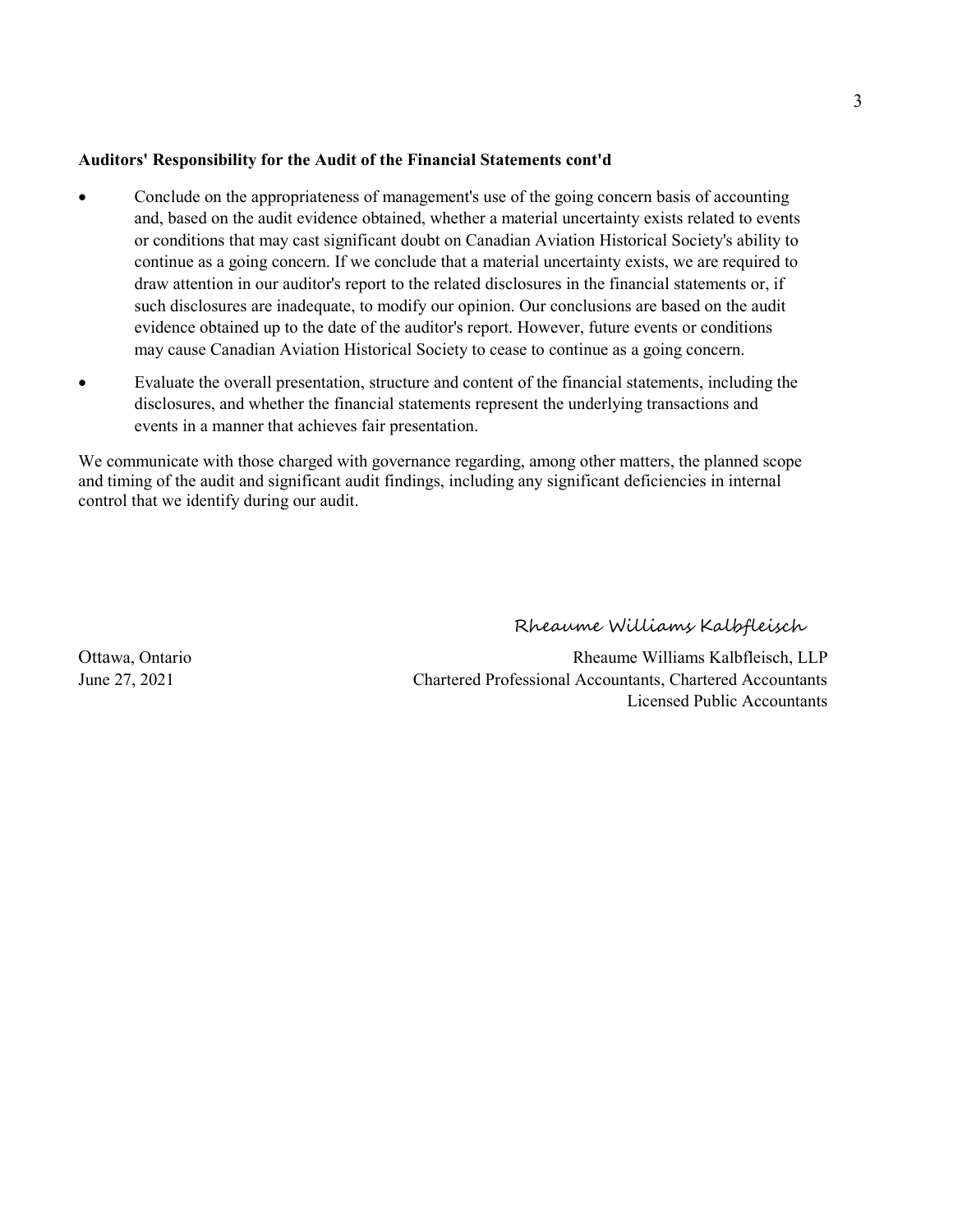# STATEMENT OF FINANCIAL POSITION

| As at December 31,                   |                | 2020    |              | 2019    |
|--------------------------------------|----------------|---------|--------------|---------|
| <b>ASSETS</b>                        |                |         |              |         |
| <b>CURRENT ASSETS</b>                |                |         |              |         |
| Cash                                 | \$             | 83,888  | $\mathbb{S}$ | 67,454  |
| Short term investments (Note 4)      |                | 42,589  |              | 41,789  |
| Accounts receivable                  |                | 4,192   |              | 5,151   |
| Prepaids                             |                | 2,132   |              | 2,684   |
|                                      | \$             | 132,801 | \$           | 117,078 |
| <b>LIABILITIES AND NET ASSETS</b>    |                |         |              |         |
| <b>CURRENT LIABILITIES</b>           |                |         |              |         |
| Accounts payable and accrued charges | $$\mathbb{S}$$ | 6,900   | $\mathbb{S}$ | 7,042   |
| Funds held in trust                  |                | 9,824   |              | 9,824   |
| Deferred membership fees (Note 5)    |                | 7,649   |              | 6,521   |
|                                      |                | 24,373  |              | 23,387  |
| <b>NET ASSETS</b>                    |                |         |              |         |
| Unrestricted                         |                | 108,428 |              | 93,691  |
|                                      | \$             | 132,801 | \$           | 117,078 |

On behalf of the Board:

Rachel Lec Helde Treasurer

See accompanying notes to the financial statements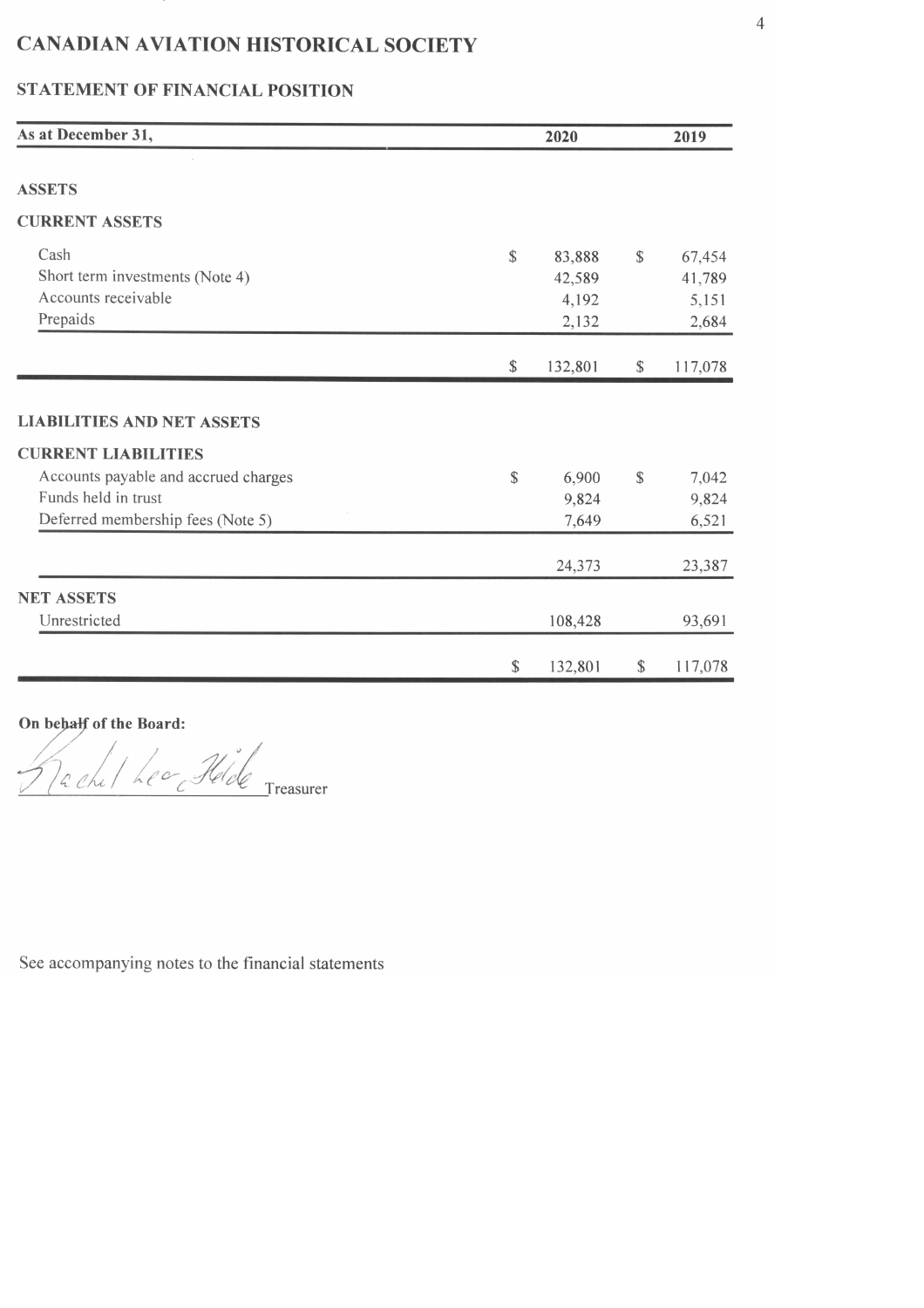## STATEMENT OF OPERATIONS

| For the year ended December 31 |                 |                          | 2020         | 2019         |
|--------------------------------|-----------------|--------------------------|--------------|--------------|
|                                | <b>National</b> | <b>Branches</b>          | <b>Total</b> | <b>Total</b> |
| <b>REVENUE</b>                 |                 |                          |              |              |
| Memberships                    | \$<br>22,857    | \$<br>12,738             | \$<br>35,595 | \$<br>32,723 |
| Donations                      | 30,716          | 8,305                    | 39,021       | 23,120       |
| <b>Annual Convention</b>       | 218             | $\overline{\phantom{a}}$ | 218          | 17,883       |
| Miscellaneous                  | 5,397           | 527                      | 5,924        | 5,150        |
| Fundraising                    | 4,072           | 235                      | 4,307        | 7,895        |
| Publication sales              | 1,064           | 1,207                    | 2,271        | 1,769        |
| Exchange gains (losses)        |                 | 77                       | 77           | (125)        |
| Interest revenue               | 800             | 21                       | 821          | 811          |
|                                | 65,124          | 23,110                   | 88,234       | 89,226       |
| <b>EXPENDITURES</b>            |                 |                          |              |              |
| Audit                          | 6,002           |                          | 6,002        | 6,150        |
| <b>Bank</b> charges            | 1,760           | 289                      | 2,049        | 1,598        |
| Computers and website service  | 3,214           | 1,065                    | 4,279        | 7,174        |
| Conventions                    | 604             |                          | 604          | 13,513       |
| Fundraising costs              | 671             | 318                      | 989          | 2,727        |
| Community grants               |                 |                          |              |              |
| and donations                  | 1,600           | 10,247                   | 11,847       | 5,046        |
| Insurance                      | 4,138           | $\overline{a}$           | 4,138        | 3,989        |
| Legal and accounting           | 73              |                          | 73           | 3,026        |
| Office and administration      | 1,273           | 2,323                    | 3,596        | 7,900        |
| Postage                        | 5,105           | 1,210                    | 6,315        | 7,427        |
| Rent                           | 2,077           | 859                      | 2,936        | 3,871        |
| Telephone                      | 78              | 424                      | 502          | 189          |
| Travel                         |                 |                          |              | 325          |
| Printing                       | 25,411          | 4,756                    | 30,167       | 26,757       |
|                                | 52,006          | 21,491                   | 73,497       | 89,692       |
| <b>NET REVENUE</b>             |                 |                          |              |              |
| (EXPENDITURES)                 | \$<br>13,118    | \$<br>1,619              | \$<br>14,737 | \$<br>(466)  |

See accompanying notes to the financial statements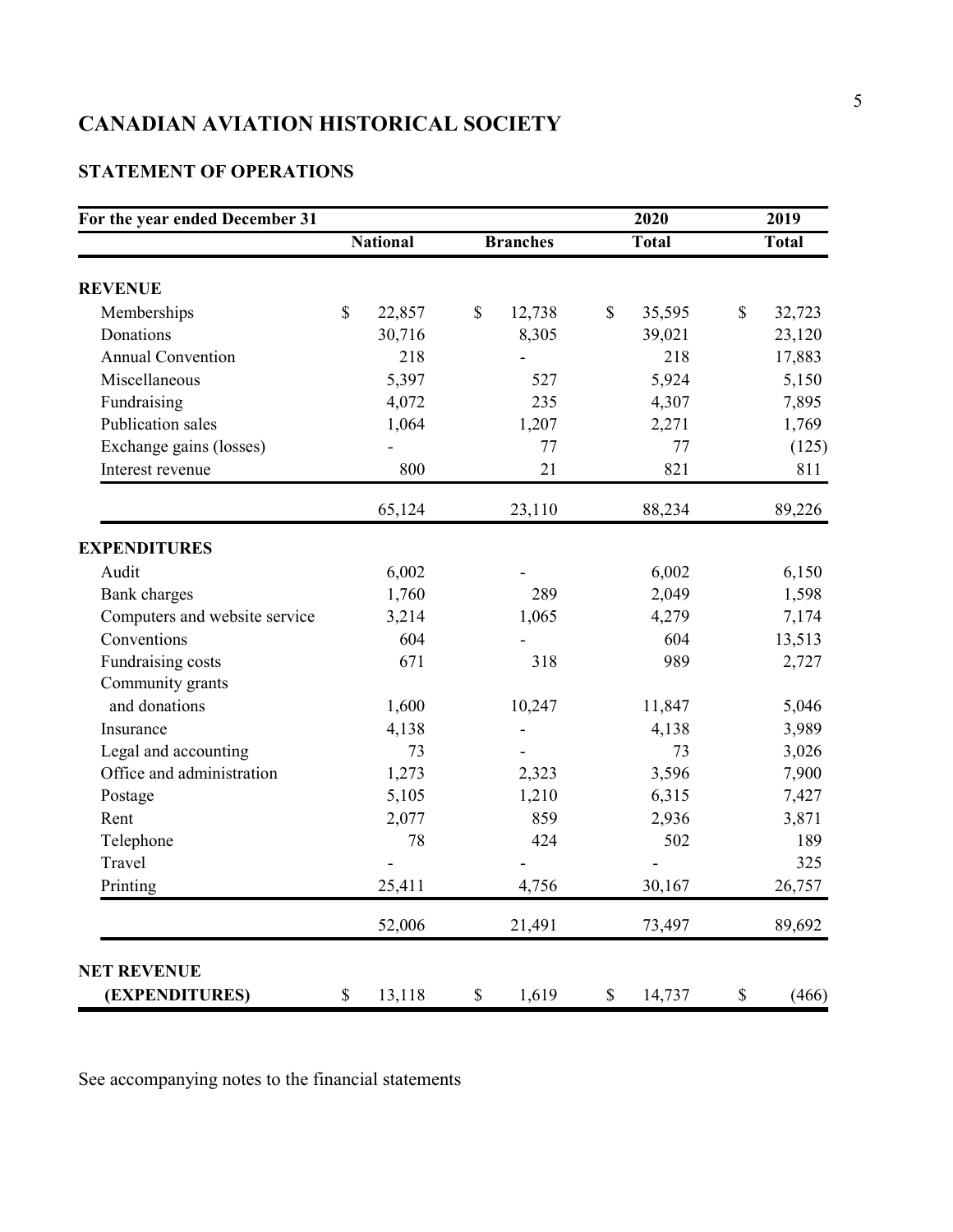## STATEMENT OF CASH FLOWS

| For the year ended December 31                     | 2020         |         |                           | 2019    |  |
|----------------------------------------------------|--------------|---------|---------------------------|---------|--|
| <b>CASH PROVIDED BY (USED IN) OPERATIONS</b>       |              |         |                           |         |  |
| Net revenue                                        | $\mathbb{S}$ | 14,737  | $\boldsymbol{\mathsf{S}}$ | (466)   |  |
| Changes in non-cash working capital balances       |              |         |                           |         |  |
| Accounts receivable                                |              | 959     |                           | (470)   |  |
| Prepaid expenses                                   |              | 552     |                           | (750)   |  |
| Accounts payable and accrued liabilities           |              | (142)   |                           | 640     |  |
| Funds held in trust                                |              |         |                           | (1,000) |  |
| Deferred revenue                                   |              | 1,128   |                           | 1,659   |  |
|                                                    |              | 17,234  |                           | (387)   |  |
| <b>INCREASE (DECREASE) IN CASH</b>                 |              | 17,234  |                           | (387)   |  |
| CASH, beginning of year                            |              | 109,243 |                           | 109,630 |  |
| CASH, end of year                                  | \$           | 126,477 | \$                        | 109,243 |  |
| <b>CONSISTING OF:</b>                              |              |         |                           |         |  |
| Cash                                               | \$           | 83,888  | \$                        | 67,454  |  |
| Short term investments                             |              | 42,589  |                           | 41,789  |  |
|                                                    | \$           | 126,477 | \$                        | 109,243 |  |
| <b>STATEMENT OF CHANGE IN NET ASSETS</b>           |              |         |                           |         |  |
| For the year ended December 31                     |              | 2020    |                           | 2019    |  |
|                                                    |              |         |                           |         |  |
| <b>UNRESTRICTED NET ASSETS</b> , beginning of year |              | 93,691  |                           | 94,157  |  |
| Net revenue (expenditures)                         |              | 14,737  |                           | (466)   |  |
| <b>UNRESTRICTED NET ASSETS, end of year</b>        | \$           | 108,428 | \$                        | 93,691  |  |

See accompanying notes to the financial statements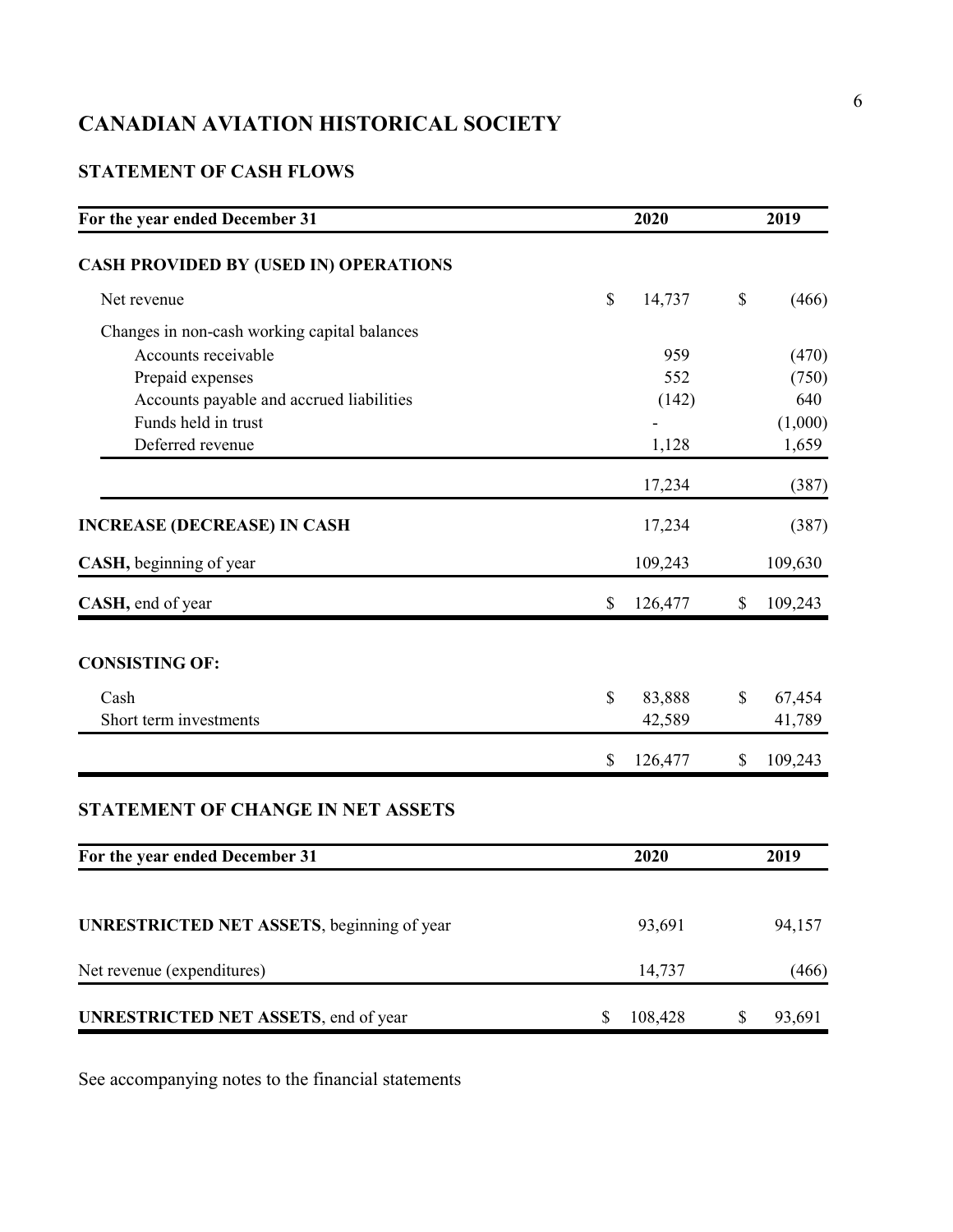### NOTES TO FINANCIAL STATEMENTS

#### December 31, 2020

The Canadian Aviation Historical Society is a not for profit organization within the meaning of the Income Tax Act (Canada). The organization is able to issue tax creditable receipts under Canada Revenue Agency registration number 11882 9589 RR0001 and is exempt from income taxes. The organization is dedicated to the preservation of Canada's flying heritage, to support and encourage research into Canadian aeronautical history, to foster the collection and dissemination of knowledge.

#### 1. FINANCIAL IMPACT OF THE NOVEL CORONAVIRUS (COVID-19)

In March 2020, the World Health Organization declared a global pandemic due to the outbreak of COVID-19. The situation is continuously developing and the economic impact has been substantial to both Canada and the globe. As at June 27, 2021, management is aware of changes in its operations as a result of the COVID-19 pandemic including the cancellation of the Annual National Convention as well as a reduction in fund raising activities.

Management is closely monitoring the situation and as at June 27, 2021, based on the results of operations for fiscal year 2020, estimates that COVID-19 will not affect the short term viability of the organization

#### 2. ACCOUNTING POLICIES

#### (a) Use of estimates

The preparation of financial statements in accordance with Canadian accounting standards for not-for -profit organizations requires the organization to make estimates and assumptions that affect the reported amounts of assets and liabilities at the date of the financial statements, and the reported amounts of revenues and expenses during the reporting period. Actual results could differ from the organization's best estimates, as additional information becomes available in the future.

#### (b) Revenue recognition

The organization follows the deferral method of accounting, membership revenue is recognized in the year for which the fees were intended.

Revenue from donations, annual convention, miscellaneous, fundraising, publication sales and interest are recognized on a cash basis.

#### (c) Capital assets

Capital assets are expensed in the year of acquisition.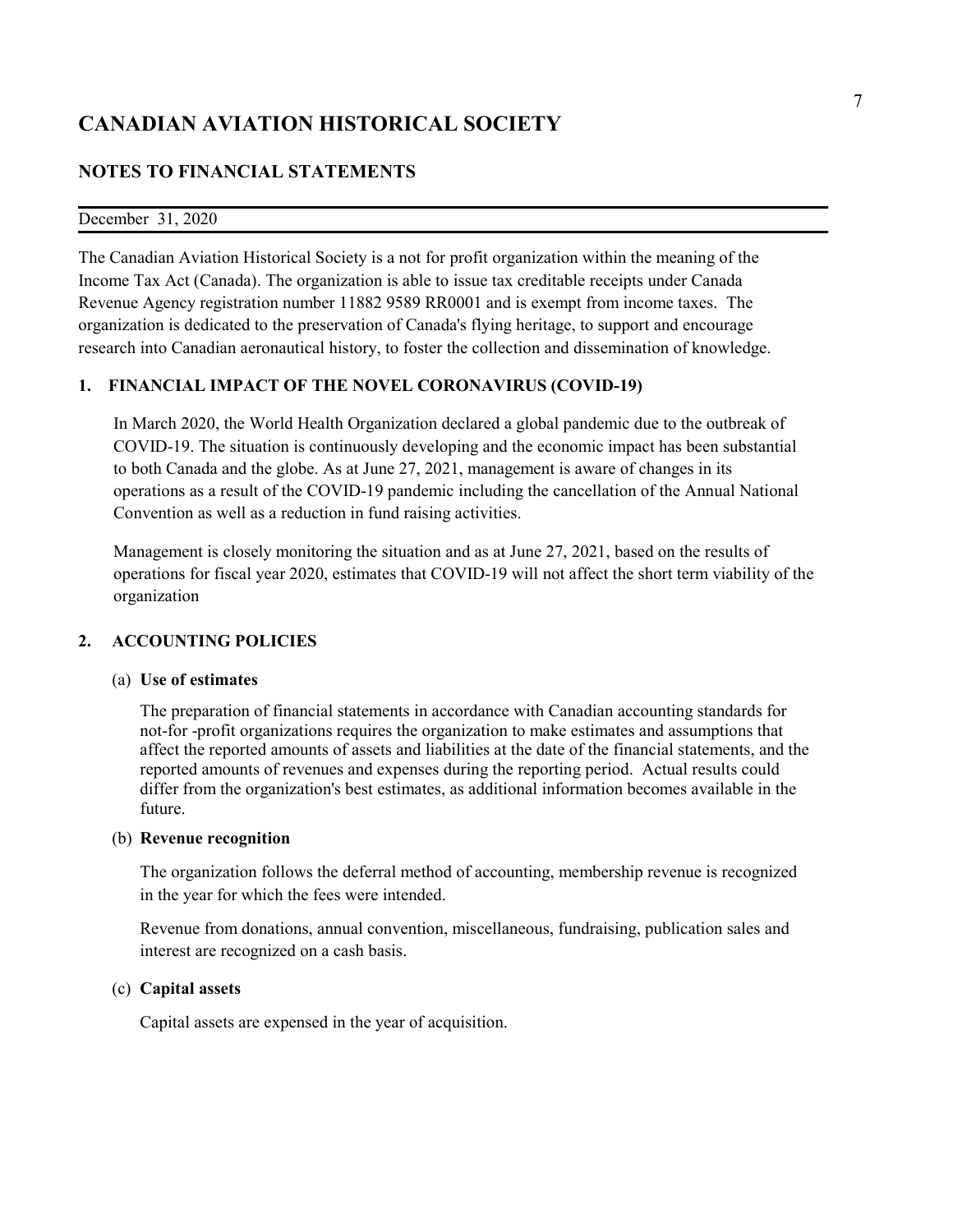### NOTES TO FINANCIAL STATEMENTS

#### December 31, 2020

#### (d) Publication costs

All costs associated with the publication the Canadian Aviation Historical Society Journal are expensed in the year they are incurred.

#### (e) Financial instruments

The organization initially measures its financial assets and financial liabilities at fair value. The organization subsequently measures all its financial assets and financial liabilities at amortized cost, except for investments in equity instruments that are quoted in an active market, which are measured at fair value. Changes in fair value are recognized in the statement of operations.

Financial assets measured at amortized cost include cash, accounts receivable and investments.

Financial liabilities measured at amortized cost include accounts payable.

#### 3. FINANCIAL INSTRUMENTS

The organization is exposed to various risks through its financial instruments.

#### Credit risk

The organizations accounts receivable consist of HST rebates recoverable. The organization is not exposed to any credit risks.

#### Liquidity risk

Liquidity risk is the risk of being unable to meet cash requirements or fund obligations as they become due. It stems from the possibility of delay in realizing the fair value of financial instruments.

The assets of the organization can be readily converted into cash. The liabilities of the organization are limited to accounts payable. The organization's liquidity risk is low.

#### Interest rate risk

The organization is exposed to interest rate risk on its fixed interest rate financial instruments. Fixed rate instruments subject the organization to a fair value risk. The risk associated with the investments is reduced to a minimum since these assets are short term in nature and are secured by a chartered Canadian banking institution.

#### Other price risk

The market risk associated with the short term investments is low as the investment is in the form of a Guaranteed Investment Certificate - term deposit.